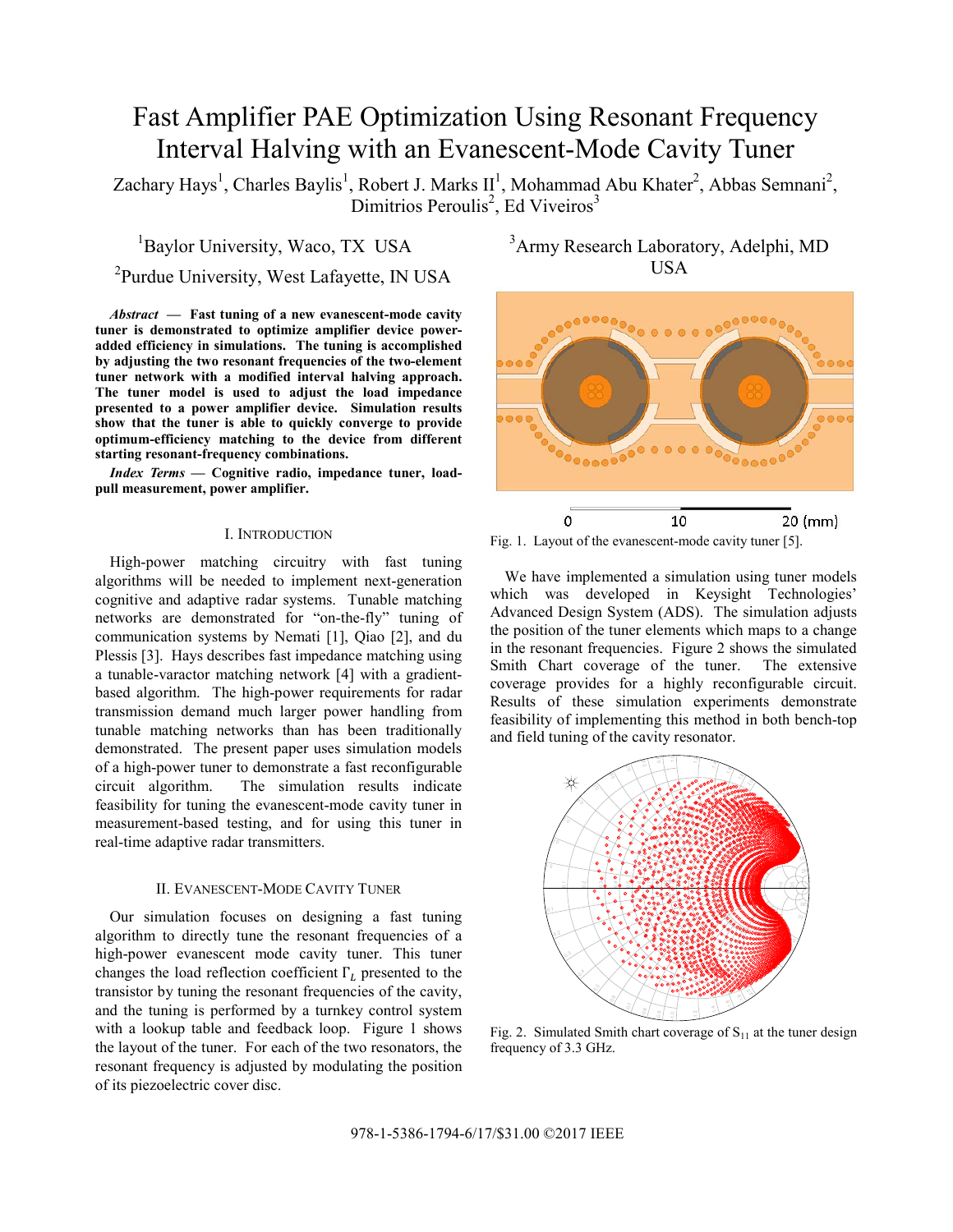### III. ALGORITHM DESCRIPTION

The method used in this search is a modified interval halving (binary search) algorithm. As the resonator tuner is comprised of two resonant cavities, the algorithm alternately tunes the resonant frequency of each cavity until the end condition of the search is met. For each of the resonant frequencies  $f_1$  and  $f_2$ , a frequency range is specified to give the bounds of the optimization. The process of a single interval-halving iteration that is performed alternately for each resonant frequency is shown in Fig. 3. The algorithm first simulates the PAE at the midpoint frequency in the  $f_1$  range  $(f_c)$  and at a neighboring point of slightly higher frequency  $(f_c + f_n)$ . If the PAE at  $f_c + f_n$  is greater than at  $f_c$  (Fig. 3(a)), the next candidate  $f_{next}$  is chosen at the midpoint between the current candidate and the maximum resonant frequency  $f_{max}$ . If instead the PAE at  $f_c + f_n$  is lower than the PAE at  $f_c$  (Fig. 3(b)), the next candidate  $f_{next}$  is chosen between the current candidate and the minimum resonant frequency  $f_{min}$ . After one iteration of interval halving is performed in  $f_1$ , interval halving is performed on the other resonant frequency  $f_2$  while holding  $f_1$  constant. The interval halving is performed alternately between  $f_1$  and  $f_2$ until the current candidate point has less than 1% higher PAE than the previous candidate.



Fig. 3. Modified interval halving search algorithm. The resonant frequency of each tuner is alternately optimized to maximize PAE. Two cases exist: (a) the neighboring point has greater PAE than the starting point, and (b) the neighboring point has lower PAE than the starting point.

## IV. SIMULATION RESULTS

The algorithm was tested in simulation with tuner resonant frequency ranges of 3.05-3.57 GHz . A built-in field-effect transistor model was used in ADS to represent the transistor. The search shown in Fig. 4 gives a maximum PAE value of 44.93% at the resonant frequency combination of  $f_1 = 3.20$  GHz,  $f_2 = 3.47$  GHz. The candidate points of the search are shown in Fig. 5 as impedances on the Smith Chart. Figure 6 shows the traditional load-pull contours. Comparison of Fig. 5 with Fig. 6 shows that the search converges to the optimum location found by traditional load-pull simulations, and the final PAE values compare well between the search (44.93%) and the traditional load-pull simulation (45.87%).



Fig. 4. Resonant frequency search simulation results with starting location  $f_1 = 3.31$  GHz and  $f_2 = 3.31$  GHz. An optimum PAE = 44.93% was found at  $f_1 = 3.42$  GHz and  $f_2$  = 3.11 GHz.



Fig. 5. Smith chart search trajectory for Fig. 4 search with starting location  $f_1 = 3.31$  GHz and  $f_2 = 3.31$  GHz

The simulation was performed at a non-central starting location within the search ranges to test the robustness of the search. In this case, the search still performs interval halving with the endpoint using the same methods, although the intervals on either side of the candidate with the endpoints are not necessarily identical. Figure 7 shows the resonant frequency mapping of a search initiated at  $f_1 = 3.18$  GHz and  $f_2 = 3.18$  GHz. The search converges to a similar PAE value of 41.14% at  $f_1 = 3.42$ GHz and  $f_2 = 3.11$  GHz. In this case, the end values for resonant frequencies are almost opposite of those shown in Fig. 4. This shows that different resonant frequency combinations can map to similar values of the load reflection coefficient  $\Gamma_L$ . By comparing Fig. 8 to Fig. 5, however, it is observed that both searches converge to the same  $\Gamma_L$  although the end resonant frequencies differ.